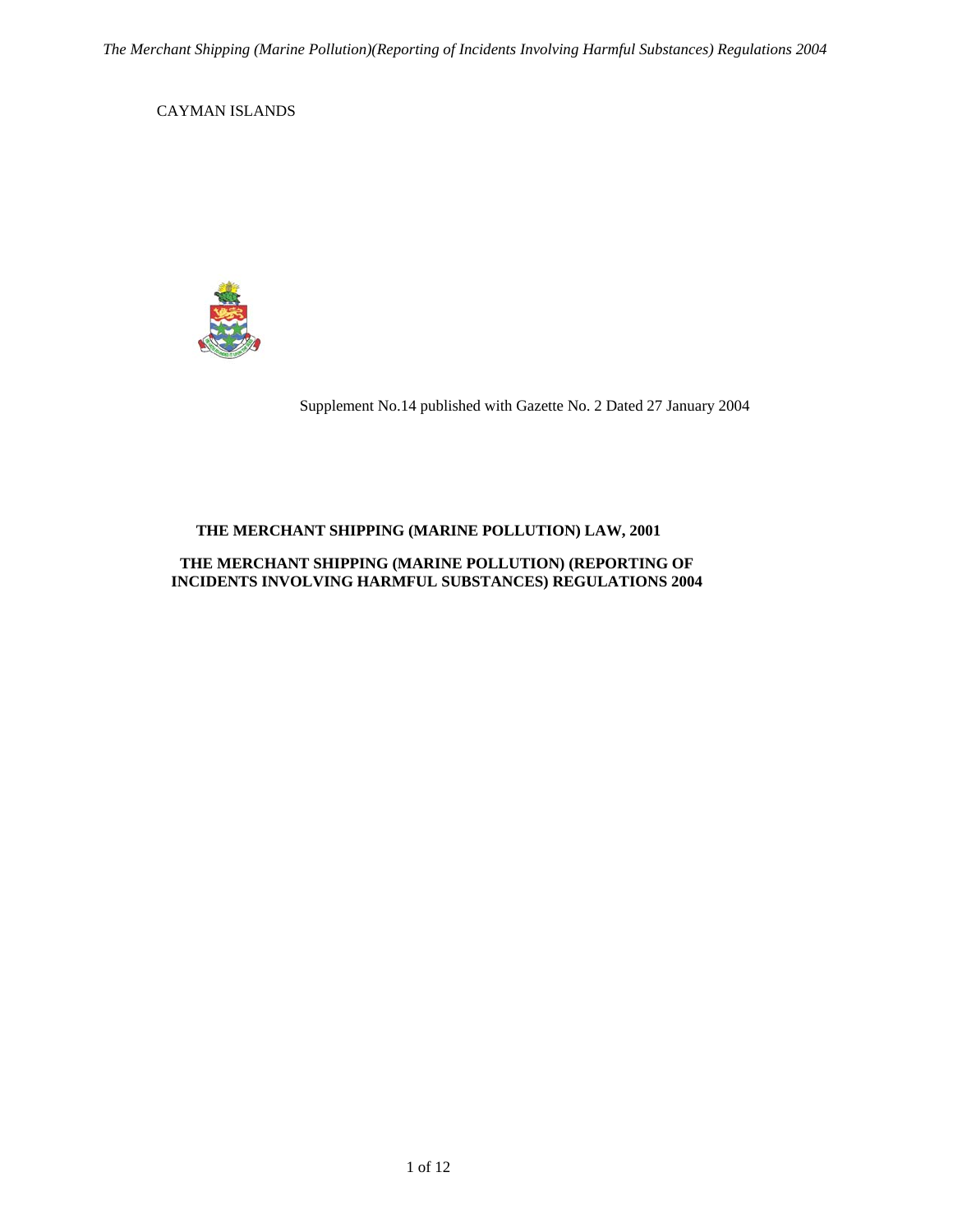## **ARRANGEMENT OF REGULATIONS**

- <span id="page-1-0"></span>1. [Citation](#page-2-0)
- 2. [Interpretation](#page-2-1)<br>3. Application
- 3. [Application](#page-2-2)<br>4. Requiremen
- 4. <u>[Requirements](#page-2-3)</u><br>5. <u>Repeal</u>
- [Repeal](#page-2-4)

# **[Schedules](#page-3-0)**

[First Schedule:](#page-3-0) General Principles and Guidelines for Reporting from Ships

[Second Schedule:](#page-5-0) Reporting Procedures and Guidelines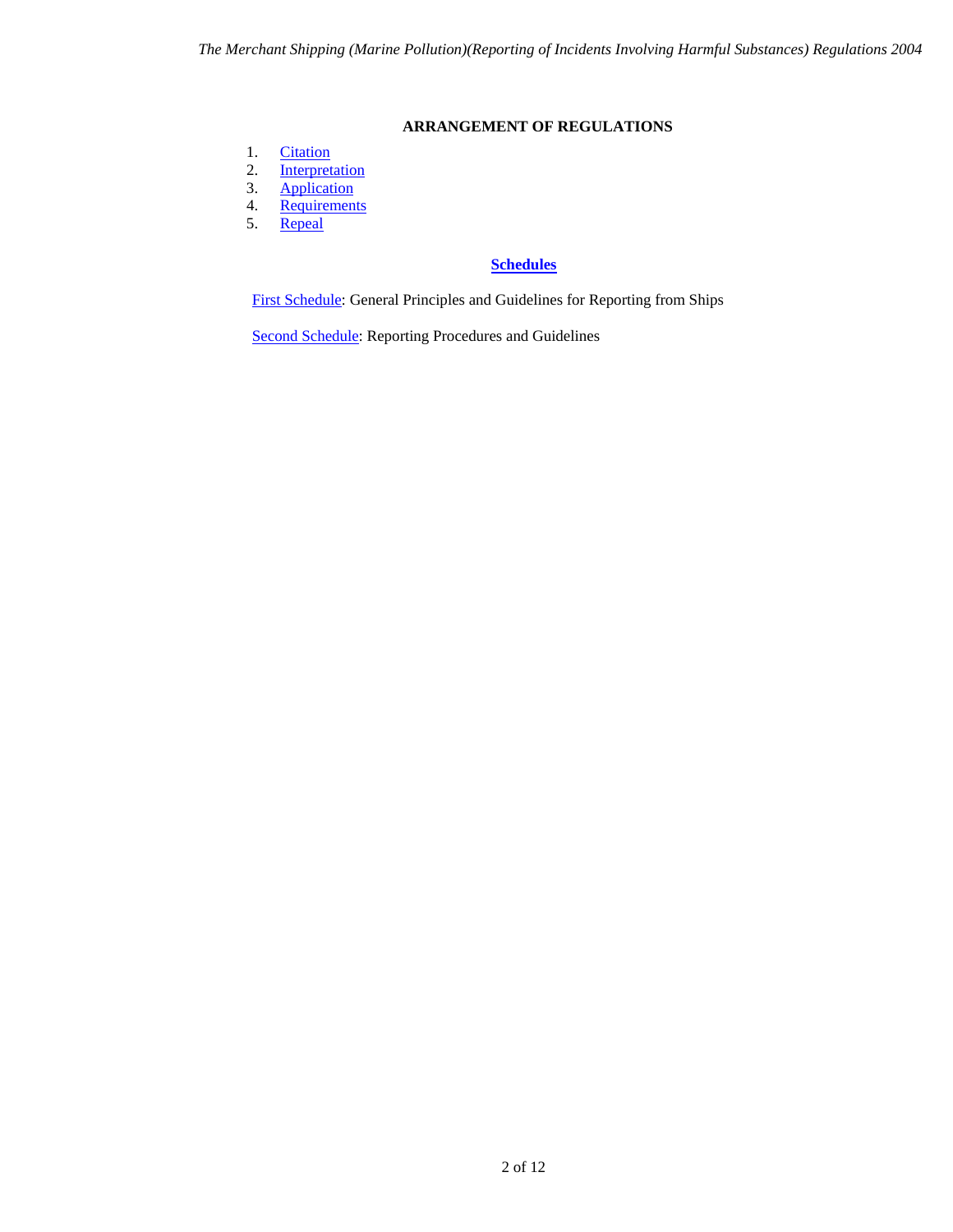#### **THE MERCHANT SHIPPING (MARINE POLLUTION) (REPORTING OF INCIDENTS INVOLVING HARMFUL SUBSTANCES) REGULATIONS 2004**

The Governor, in exercise of the powers conferred on him by section 34 of the Merchant Shipping (Marine Pollution) Law, 2001, makes the following Regulations:

- <span id="page-2-0"></span>1. These Regulations may be cited as the Merchant Shipping (Marine Pollution) (Reporting of Incidents Involving Harmful Substances) Regulations, 2004. **Citation**
- <span id="page-2-1"></span>2. In these Regulations, unless the context otherwise requires, words and expressions have the meanings given in The Merchant Shipping (Marine Pollution) Law, 2001, hereinafter referred to as "the Law". Interpretation
- <span id="page-2-3"></span><span id="page-2-2"></span>Application 3. These Regulations apply to-(a) all Cayman Islands ships; and (b) all ships operating within Cayman Islands protected waters. 4. The systems and requirements for reporting from ships, incidents involving dangerous goods, harmful substances and marine pollutants shall be in accordance with the general principles and guidelines set out in the First Schedule and the reporting procedures and guidelines set out in the Second Schedule. Requirements
- <span id="page-2-4"></span>5. The Merchant Shipping (Reporting of Pollution Incidents) (Cayman Islands) Regulations, 1988 are Repeal<br>repealed.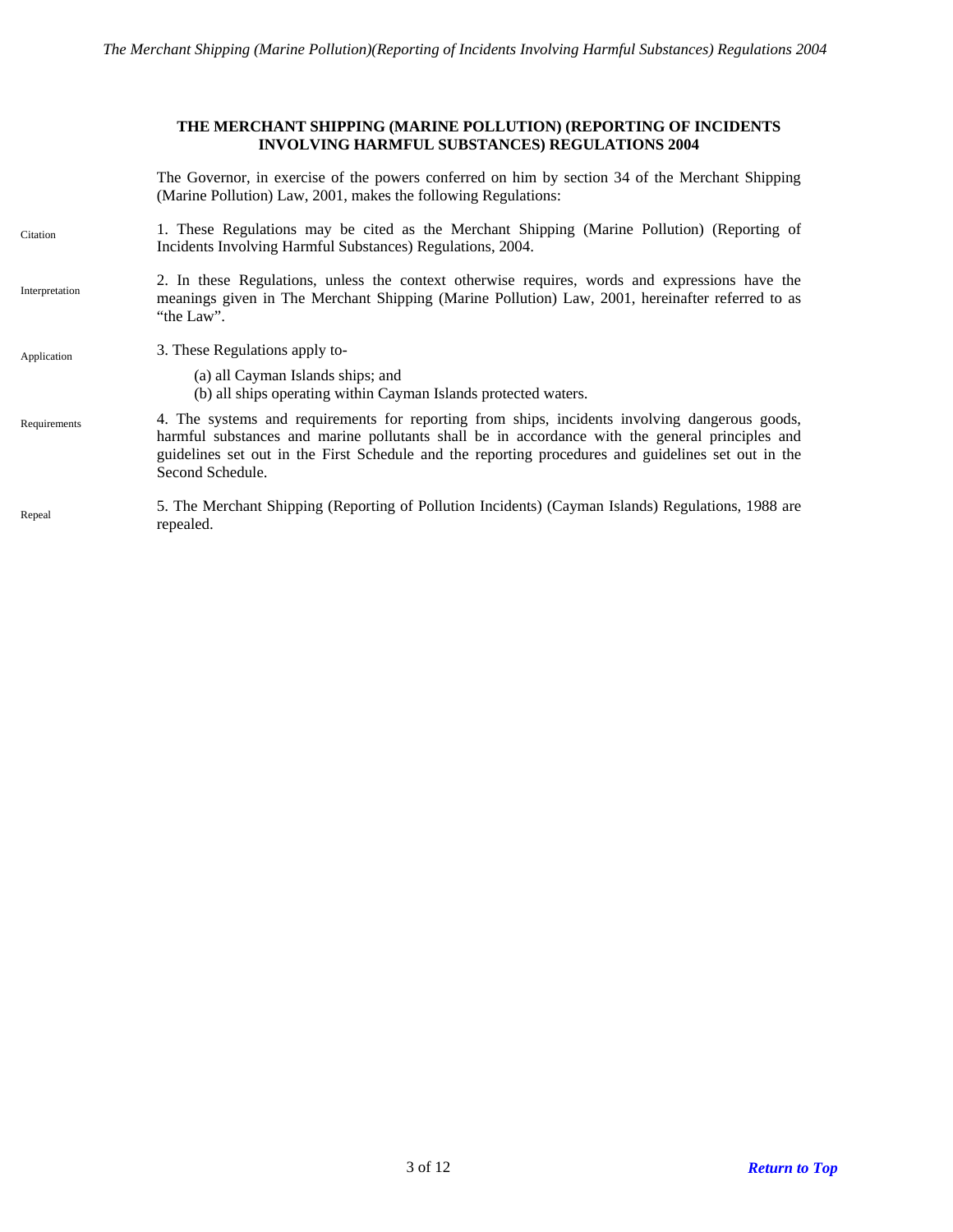## **FIRST SCHEDULE**

## **GENERAL PRINCIPLES AND GUIDELINES FOR REPORTING FROM SHIPS**

## **General Principles**

<span id="page-3-0"></span>1.(1) Ship reporting systems and reporting requirements are used to provide, gather or exchange information through radio reports, which information is used to provide data for many purposes including search and rescue, vessel traffic services, weather forecasting and prevention of marine pollution.

(2) Ship reporting systems and reporting requirements should, as far as practicable, comply with the following principles:

(a) reports should contain only information essential to achieve the objectives of the system;

(b) reports should be simple and use the standard international ship reporting format and procedures; where language difficulties may exist, the languages used should include English, using where possible the Standard Marine Navigational Vocabulary, or alternatively, the International Code of Signals. The standard reporting format and procedures to be used are set out in the Second Schedule;

(c) the number of reports should be kept to a minimum;

(d) no charge should be made for communication of reports;

(e) safety or pollution related reports should be made without delay; however, the time and place of making non-urgent reports should be sufficiently flexible to avoid interference with essential navigational duties;

(f) information obtained from the system should be made available to other systems when required for distress, safety and pollution purposes;

(g) basic information (ship's particulars, on-board facilities and equipment, etc.) should be reported once, be retained in the system and be updated by the ship when changes occur in the basic information reported;

(h) the purpose of the system should be clearly defined;

(i) the Director should notify mariners of full details of the requirements to be met and procedures to be followed. Details of types of ships and areas of applicability, of times and geographical positions for submitting reports, of shore establishments responsible for operation of the system and of the services provided should be clearly specified. Chartlets depicting boundaries of the system and providing other necessary information should be made available to mariners;

(j) the establishment and operation of a ship reporting system should take into account:

- (i) international as well as national responsibilities and requirements;
- (ii) the cost to ship operators and responsible authorities;
- (iii) navigational hazards;
- (iv) existing and proposed aids to safety; and
- (v) the need for early and continuing consultation with interested parties including a sufficient period to allow for trial, familiarisation and assessment to ensure satisfactory operation and to allow necessary changes to be made to the system;

(k) the Director should ensure that shore establishments responsible for operation of the system are manned by properly trained persons;

(l) the Director should consider the interrelationship between ship reporting systems and other systems;

(m) the ship reporting systems should preferably use a single operating radio frequency; where additional frequencies are necessary, the number of frequencies should be restricted to the minimum required for the effective operation of the system;

(n) information provided by the system to ships should be restricted to that necessary for the proper operation of the system and for safety;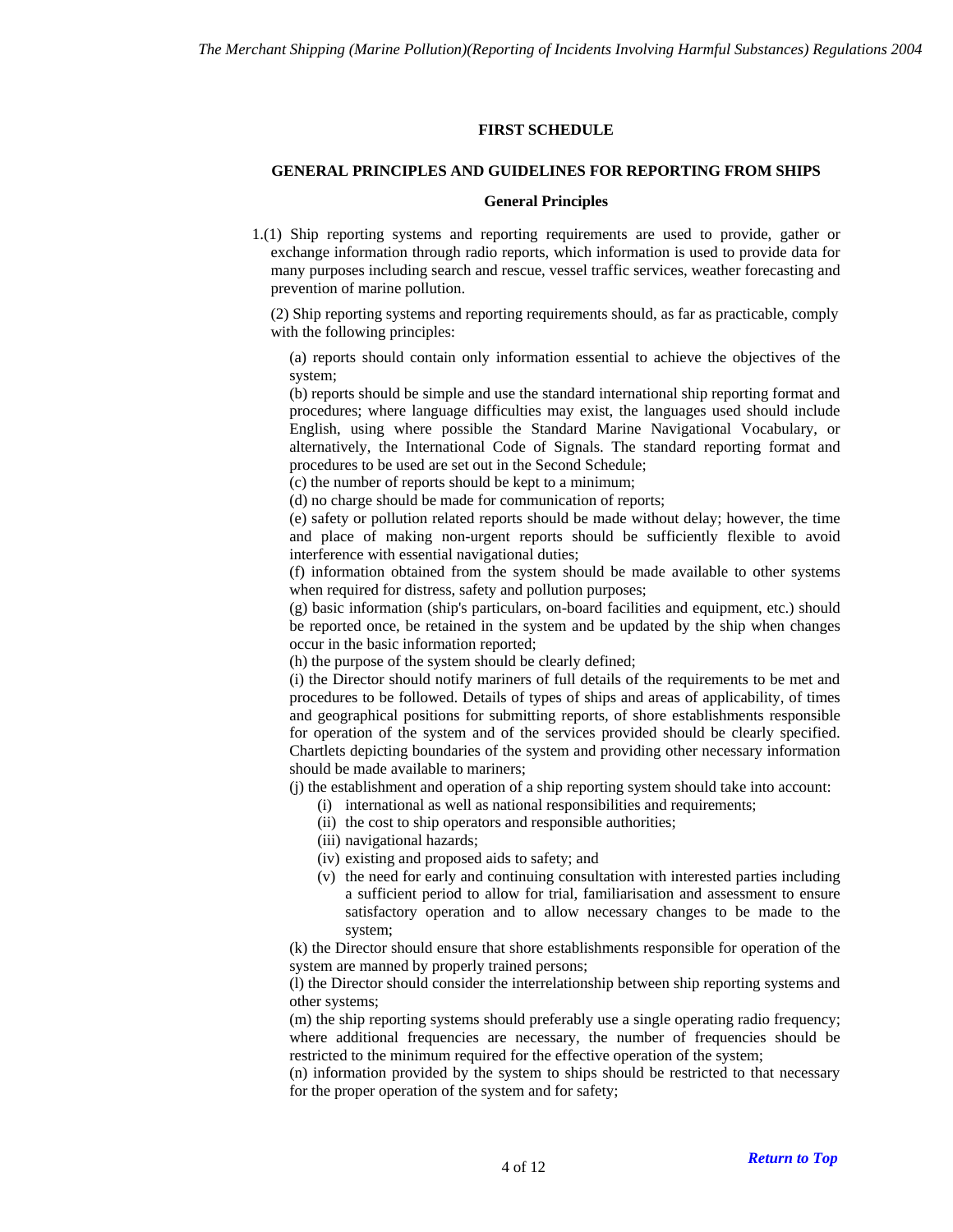(o) ship reporting systems and requirements should provide for special reports from ships concerning defects or deficiencies with respect to their hull, machinery, equipment or manning, or concerning other limitations which could adversely affect navigation and for special reports concerning incidents of actual or probable marine pollution;

(p) the Director should issue instructions to the shore establishments responsible for the operation of ship reporting systems to ensure that any reports involving pollution, actual or probable, are relayed without delay to the officer or agency nominated to receive and process such reports, and to ensure that such an officer or agency relays these reports without delay to the flag State of the ship involved and to any other State which may be affected;

(q) where the Islands are affected or likely to be affected by pollution incidents and information relevant to the incident may be required, the Director should take into account the circumstances in which the master is placed, and should endeavour to limit requests for additional information; and

(r) the Second Schedule does not apply to danger messages referred to under regulation V/2 of the Safety Convention. The current practice of transmitting such messages should remain unchanged.

#### **Guidelines For Reporting Incidents Involving Dangerous Goods**

2. (1) The intent of these Guidelines and those contained in the Second Schedule is to enable coastal States and other interested parties to be informed without delay when any incident occurs involving the loss, or likely loss, overboard of packaged dangerous goods into the sea.

(2) Reports should be transmitted to the nearest coastal State. When the ship is within or near an area for which a ship reporting system has been established, reports should be transmitted, to the designated shore station of that system.

#### **Guidelines For Reporting Incidents Involving Harmful Substances and/or Marine Pollutants**

3. (1) The intent of these Guidelines and those contained in the Second Schedule, is to enable coastal States and other interested parties to be informed without delay of any incident giving rise to pollution, or threat of pollution, of the marine environment, as well as of assistance and salvage measures, so that appropriate action may be taken.

(2) In accordance with section 34 of the Law a report shall be made to the nearest coastal State.

(3) Whenever a ship is engaged in or requested to engage in an operation to render assistance to, or undertake salvage of, a ship involved in an incident referred to in section  $34(2)(a)(i)$  or (ii) of the Law, the master of the former ship should report, without delay, the particulars of the action undertaken or planned, and the coastal States should also be kept informed of developments.

(4) The probability of a discharge resulting from damage to the ship or its equipment is a reason for making a report.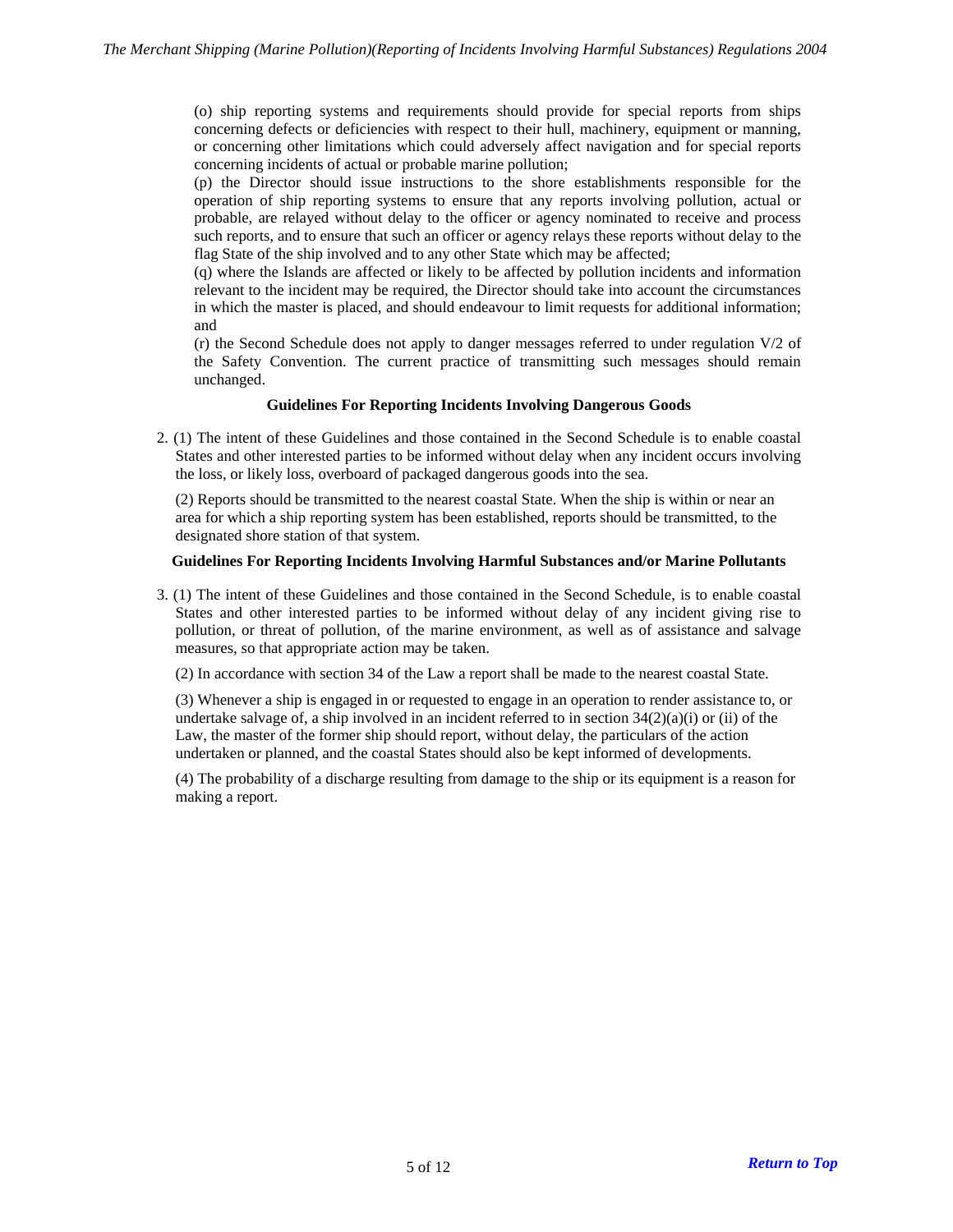## **SECOND SCHEDULE**

## **REPORTING PROCEDURES AND GUIDELINES**

## **Procedures**

<span id="page-5-0"></span>1. Reports should be sent as follows:

(1) Sailing plan (SP) - Before or as near as possible to the time of departure from a port within a system or when entering the area covered by a system.

(2) Position report (PR) - When necessary to ensure effective operation of the system.

(3) Deviation report (DR) - When the ship's position varies significantly from the position that would have been predicted from previous reports, when changing the reported route, or as decided by the master.

(4) Final report (FR) - On arrival at destination and when leaving the area covered by a system.

(5) Dangerous goods report (DG) - When an incident takes place involving the loss or likely loss overboard of packaged dangerous goods, including those in freight containers, portable tanks, road and rail vehicles and shipborne barges, into the sea.

(6) Harmful substances report (HS) - When an incident takes place involving the discharge or probable discharge of oil or noxious liquid substances in bulk.

(7) Marine pollutants report (MP) - In the case of loss or likely loss overboard of harmful substances in packaged form including those in freight containers, portable tanks, road and rail vehicles and shipborne barges, identified in the International Maritime Dangerous Goods Code as marine pollutants.

(8) Any other report - Any other report should be made in accordance with subparagraph 1(1)(i) of the First Schedule.

## **Standard Reporting Format and Procedures**

2. (1) Sections of the ship reporting format which are inappropriate should be omitted from the report.

(2) Where language difficulties may exist, the languages used should include English, using where possible the Standard Marine Navigational Vocabulary. Alternatively, the International Code of Signals may be used to send detailed information. When the International Code is used, the appropriate indicator should be inserted in the text, after the alphabetical index.

(3) For route information, latitude and longitude should be given for each turn point, expressed as in C below, together with type of intended track between these points, for example "RL" (rhumb line), "GC" ((great circle) or "coastal", or, in the case of coastal sailing, the estimated date and time of passing significant points expressed by a six-digit group as in B below.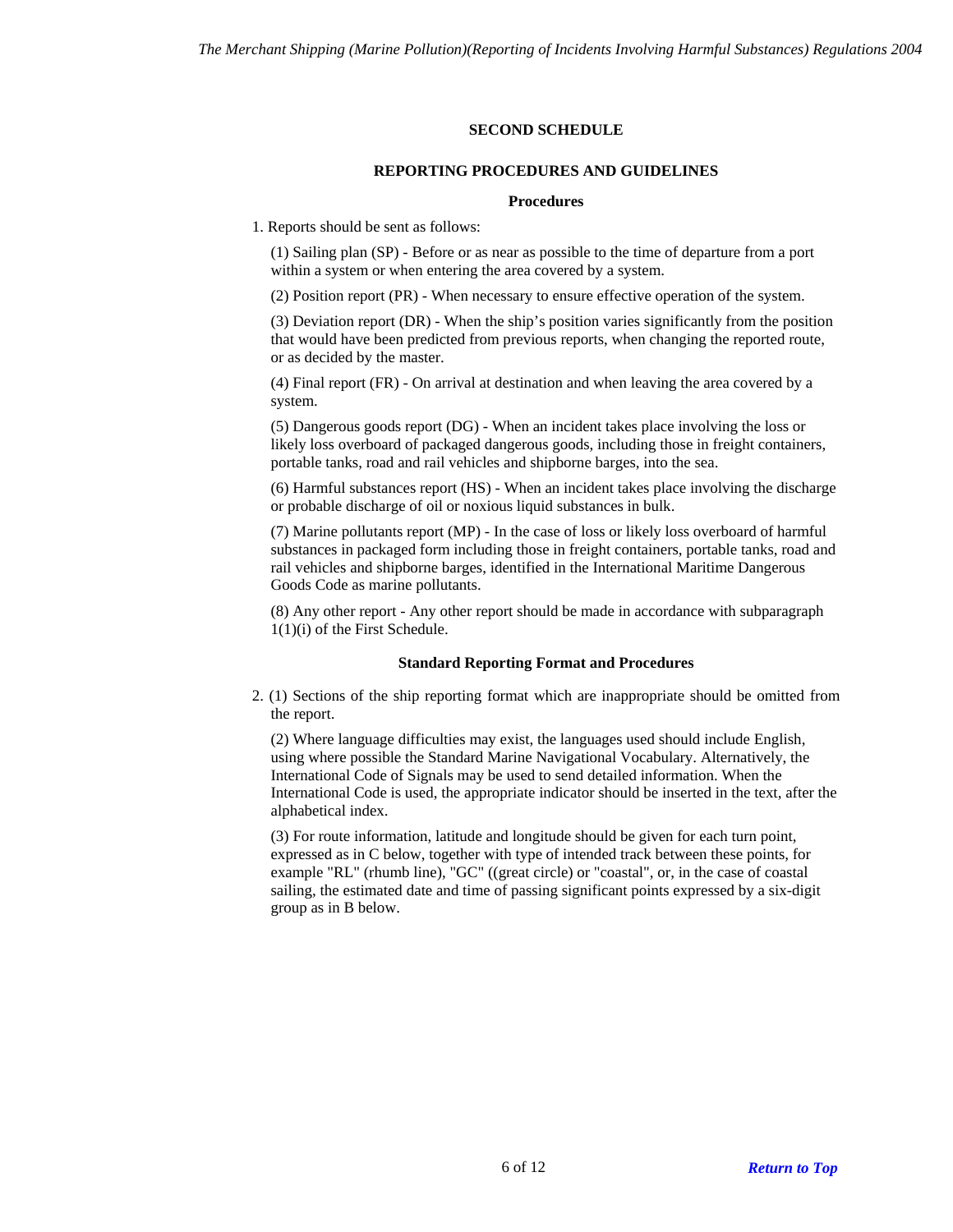| <b>TELEGRAPHY</b>                                                | <b>TELEPHONE</b>                                                        | <b>FUNCTION</b>                              | <b>INFORMATION</b>                                                                                                                                                                                                 |
|------------------------------------------------------------------|-------------------------------------------------------------------------|----------------------------------------------|--------------------------------------------------------------------------------------------------------------------------------------------------------------------------------------------------------------------|
| Name of System                                                   | (ALTERNATIVE)<br>Name of System                                         | System Identifier                            | <b>REQUIRED</b><br>Ship reporting system or nearest                                                                                                                                                                |
| $(e.g.)$ AMVER/<br><b>AUSREP/MAREP/</b><br><b>ECAREG/ JASREP</b> | $(e.g.)$ AMVER/<br>AUSREP/<br>MAREP/<br><b>ECAREG/</b><br><b>JASREP</b> |                                              | appropriate coast<br>radio station                                                                                                                                                                                 |
|                                                                  | State in full                                                           | Type of report                               | Type of report                                                                                                                                                                                                     |
| SP                                                               |                                                                         |                                              | <b>Sailing Plan</b>                                                                                                                                                                                                |
| <b>PR</b>                                                        |                                                                         |                                              | <b>Position Report</b>                                                                                                                                                                                             |
| <b>DR</b>                                                        |                                                                         |                                              | <b>Deviation Report</b>                                                                                                                                                                                            |
| <b>FR</b>                                                        |                                                                         |                                              | <b>Final Report</b>                                                                                                                                                                                                |
| DG                                                               |                                                                         |                                              | Dangerous Goods Report                                                                                                                                                                                             |
| HS                                                               |                                                                         |                                              | Harmful Substances Report                                                                                                                                                                                          |
| <b>MP</b>                                                        |                                                                         |                                              | <b>Marine Pollutants Report</b>                                                                                                                                                                                    |
| Give in full                                                     |                                                                         |                                              | Any other report                                                                                                                                                                                                   |
| A                                                                | Ship<br>(alpha)                                                         | Ship                                         | Name, call sign or ship station<br>identity, and flag                                                                                                                                                              |
| B                                                                | Time<br>(bravo)                                                         | Date and time of<br>event                    | A 6 digit group giving day of<br>month (first two digits), hours<br>and minutes (last four digits). If<br>other than UTC state time zone<br>used                                                                   |
| C                                                                | Position<br>(charlie)                                                   | Position                                     | A 4 digit group giving latitude in<br>degrees and minutes suffixed<br>with N (north) and S (south) and<br>a 5 digit group giving longitude<br>in degrees and minutes suffixed<br>with $E$ (east) or $W$ (west); or |
| D                                                                | Position<br>(delta)                                                     | Position                                     | True bearing (first 3 digits) and<br>distance (state distance) in<br>nautical miles from a clearly<br>identified landmark (state<br>landmark)                                                                      |
| E                                                                | Course<br>(echo)                                                        | True course                                  | A 3 digit group                                                                                                                                                                                                    |
| F                                                                | Speed<br>$(fox-trot)$                                                   | Speed in knots and<br>tenths of knots        | A 3 digit group                                                                                                                                                                                                    |
| G                                                                | Departed<br>(golf)                                                      | Port of departure                            | Name of last port of call                                                                                                                                                                                          |
| H                                                                | Entry (hotel)                                                           | Date, time and point<br>of entry into system | Entry time expressed as in $(B)$<br>and entry position expressed as<br>$(C)$ or $(D)$                                                                                                                              |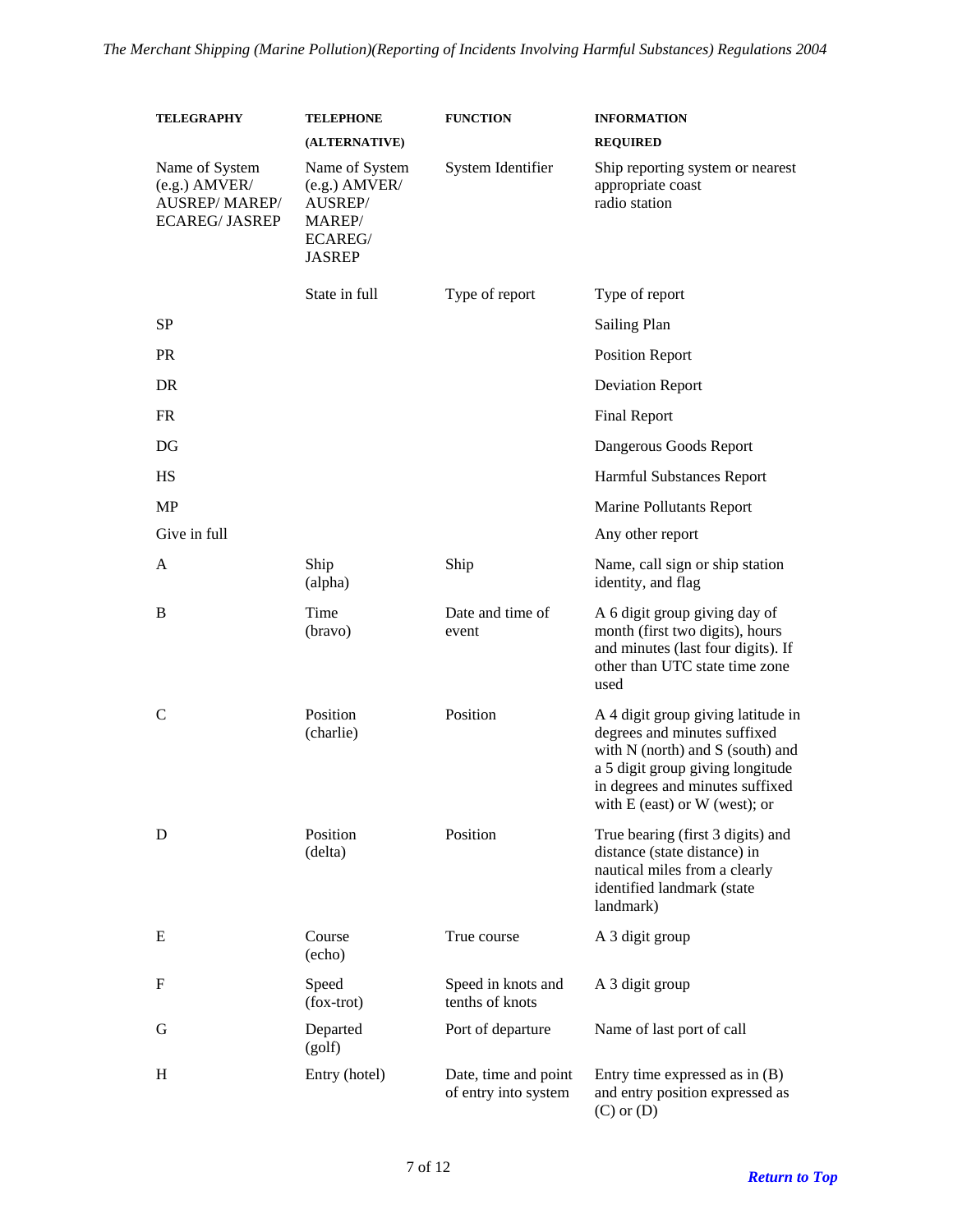| I            | Destination and<br>ETA (india)                            | Destination and<br>expected time of<br>arrival                                        | Name of port and date time<br>group expressed as in $(B)$                                                                                                                                    |
|--------------|-----------------------------------------------------------|---------------------------------------------------------------------------------------|----------------------------------------------------------------------------------------------------------------------------------------------------------------------------------------------|
| J            | Pilot<br>(juliet)                                         | Pilot                                                                                 | State whether a deep-sea or local<br>pilot is on board                                                                                                                                       |
| K            | Exit<br>(kilo)                                            | Date, time and point<br>of exit from system                                           | Exit time expressed as in $(B)$ and<br>exit position expressed as in $(C)$<br>or $(D)$                                                                                                       |
| L            | Route<br>(lima)                                           | Route information                                                                     | Intended track                                                                                                                                                                               |
| M            | Radio-<br>communications<br>(mike)                        | Radio-<br>communications                                                              | State in full names of<br>stations/frequencies guarded                                                                                                                                       |
| N            | Next report<br>(November)                                 | Time of next report                                                                   | Date time group expressed as in<br>(B)                                                                                                                                                       |
| O            | Draught<br>(Oscar)                                        | Maximum present<br>static draught in<br>metres                                        | 4-digit group giving metres and<br>centimetres                                                                                                                                               |
| P            | Cargo<br>(papa)                                           | Cargo on board                                                                        | Cargo and brief details of any<br>dangerous cargoes as well as<br>harmful substances and gases<br>that could endanger persons or<br>the environment (See detailed<br>reporting requirements) |
| Q            | Defect, damage,<br>deficiency,<br>limitations<br>(Quebec) | Defects/damage/<br>deficiencies/ other<br>limitations                                 | Brief details of defects, damage,<br>deficiencies or other limitations<br>(See detailed reporting<br>requirements)                                                                           |
| $\mathbb{R}$ | Pollution/dangerou<br>s goods lost                        | Description of<br>pollution or<br>overboard (Romeo) dangerous goods lost<br>overboard | Brief details of type of pollution<br>(oil, chemicals, etc.) or<br>dangerous goods lost overboard;<br>position expressed as in $(C)$ or<br>(D) (See detailed reporting<br>requirements)      |
| S            | Weather<br>(sierra)                                       | Weather conditions                                                                    | Brief details of weather and sea<br>conditions prevailing                                                                                                                                    |
| T            | Agent<br>(tango)                                          | Ship's representative<br>and/or owner                                                 | Details of name and particulars<br>of ship's representative or owner<br>or both for provision of<br>information (See detailed<br>reporting requirements)                                     |
| U            | Size and type<br>(uniform)                                | Ship size and type                                                                    | Details of length, breadth,<br>tonnage, and type, etc., as<br>required                                                                                                                       |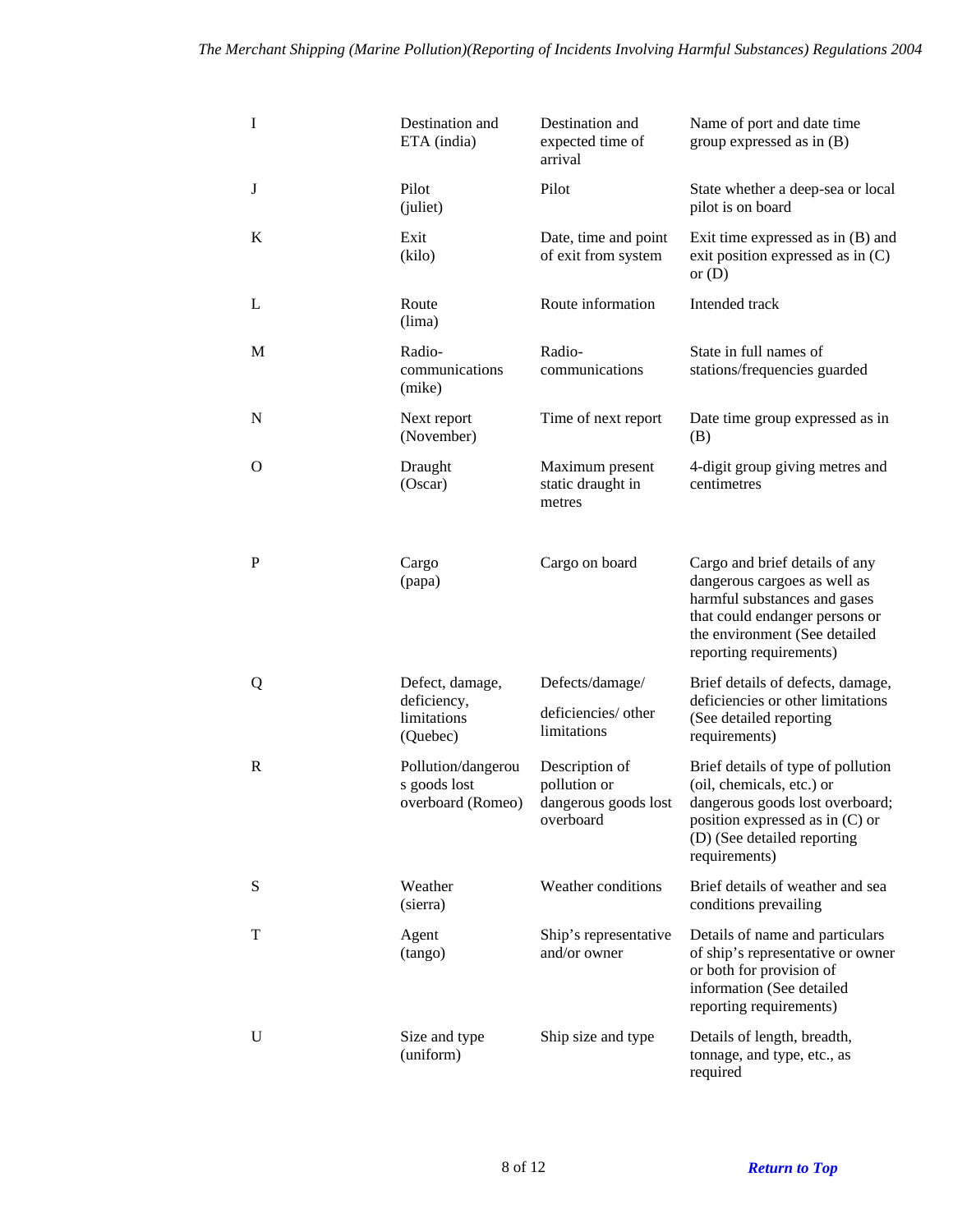| v | Medic<br>(victor)    | Medical personnel                   | Doctor, physician's assistant,<br>nurse, personnel without medical<br>training                                                                                                                         |
|---|----------------------|-------------------------------------|--------------------------------------------------------------------------------------------------------------------------------------------------------------------------------------------------------|
| W | Person<br>(whiskey)  | Total number of<br>persons on board | State number                                                                                                                                                                                           |
| X | Remarks<br>$(x-ray)$ | Miscellaneous                       | Any other information -<br>including as appropriate, brief<br>details of incident and of other<br>ships involved either in incident,<br>assistance or salvage (See<br>detailed reporting requirements) |

#### **Guidelines For Detailed Reporting Requirements**

3. (1) Dangerous goods reports (DG)

(a) Primary reports should contain items A, B, C (or D), M, Q, R, S, T, U, X of the standard reporting format; details for R should be as follows:

- (i) correct technical name or names of goods;
- (ii) UN number or numbers;
- (iii) IMO hazard class or classes;
- (iv) names of manufacturers of goods when known, or consignee or consignor;
- (v) types of packages including identification marks. Specify whether portable tank or tank vehicle, or whether vehicle or freight container or other cargo transport unit containing packages. Include official registration marks and numbers assigned to the unit;
- (vi) an estimate of the quantity and likely condition of the goods;
- (vii) whether lost goods floated or sank;
- (viii) whether loss is continuing; and
- (ix) cause of loss.

(b) Where the condition of the ship is such that there is danger of further loss of packaged dangerous goods into the sea, items P and Q of the standard reporting format should be reported; and details for P should be as follows:

- (i) correct technical name or names of goods;
- (ii) UN number or numbers;
- (iii) IMO hazard class or classes;
- (iv) names of manufacturers of goods when known, or consignee or consignor;
- (v) types of packages including identification marks. Specify whether portable tank or tank vehicle, or whether vehicle or freight container or other cargo transport unit containing packages. Include official registration marks and numbers assigned to the unit; and
- (vi) an estimate of the quantity and likely condition of the goods.

(c) Particulars not immediately available should be inserted in a supplementary message or messages.

(2) Harmful substances reports (HS)

(a) In the case of actual discharge, primary HS reports should contain items A, B, C (or D), E, F, L, M, N, Q, R, S, T, U, X of the standard reporting format. In the case of probable discharge (see subparagraph (4), item P should also be included. Details for P, Q, R, T and X should be as follows: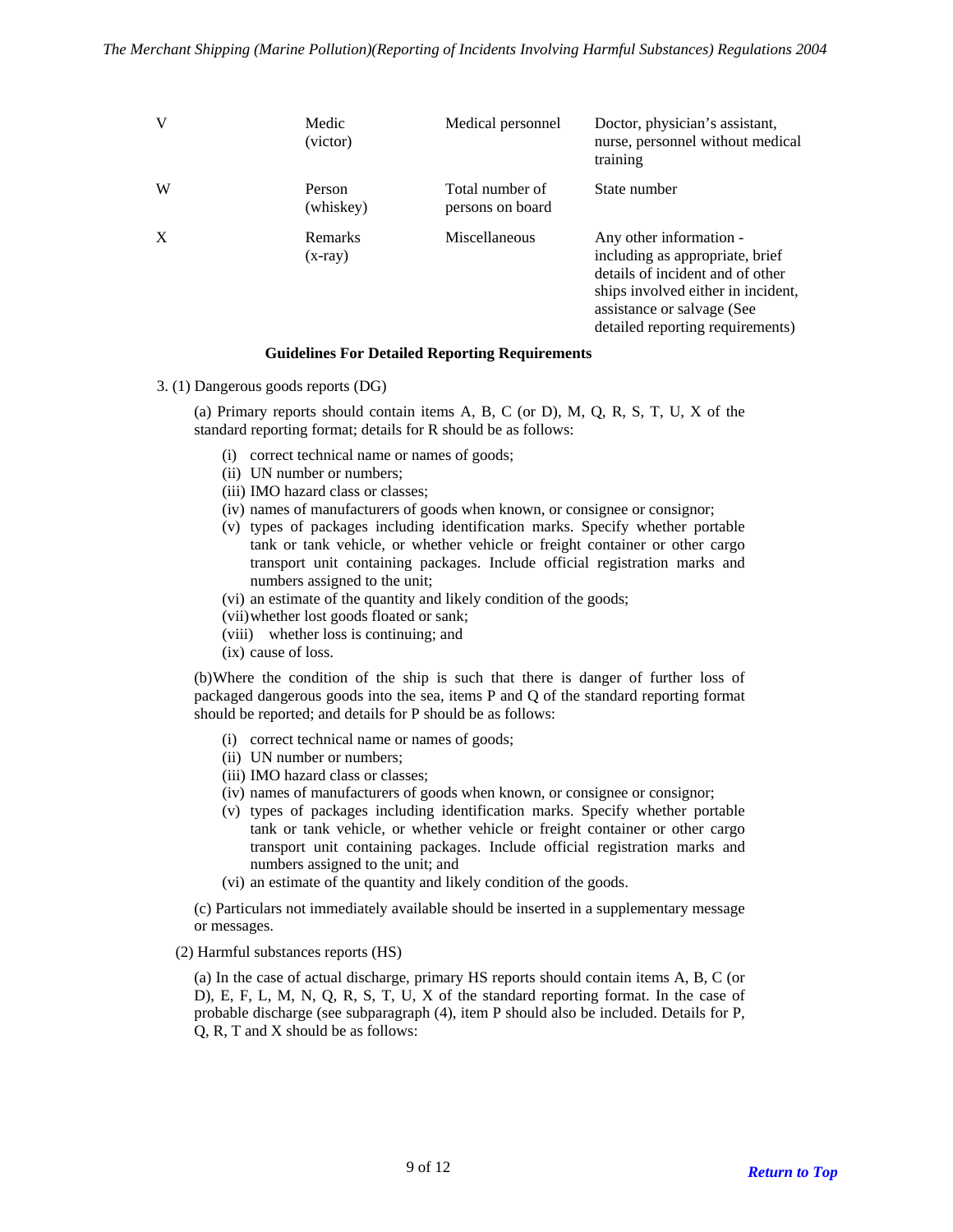## **Details for P**

- (i) type of oil or the correct technical name of the noxious liquid substances on board;
- (ii) UN -number or numbers;
- (iii) pollution category (A, B, C or D), for noxious liquid substances;
- (iv) names of manufacturers of substances, where appropriate, when known, or consignee or consignor; and
- (v) quantity.

#### **Details for Q**

- (i) condition of the ship as relevant; and
- (ii) ability to transfer cargo/'ballast/fuel.

#### **Details for R**

- (i) type of oil or the correct technical name of the noxious liquid discharged into the sea;
- (ii) UN number or numbers;
- (iii) pollution category  $(A, B, C \text{ or } D)$ , for noxious liquid substances;
- (iv) names of manufacturers of substances, where appropriate, when known, or consignee or consignor;
- (v) an estimate of the quantity of the substances;
- (vi) whether lost substances floated or sank;
- (vii) whether loss is continuing;
- (viii) cause of loss;
- (ix) estimate of the movement of the discharge or lost substances, giving current conditions where known; and
- (x) estimate of the surface area of the spill where possible.

## **Details for T**

(i) name, address, telex and telephone number of the ship's owner and representative (charterer, manager or operator of the ship or their agent).

#### **Details for X**

- (i) actions being taken with regard to the discharge and the movement of the ship;
- (ii) assistance or salvage efforts which have been requested or which have been provided by others; and
- (iii) the master of an assisting or salvaging ship should report the particulars of the action undertaken or planned.

(b) After the transmission of the information referred to above in the initial report, as much as possible of the information essential for the protection of the marine environment as is appropriate to the incident should be reported in a supplementary report as soon as possible. That information should include items P, Q, R, S and X.

(c) The master of any ship engaged in or requested to engage in an operation to render assistance or undertake salvage should report, as far as practicable, items A, B, C (or D), E, F, L, M, N, P, Q, R, S, T, U, and X of the standard reporting format. The master should also keep the coastal State informed of developments.

(3) Marine pollutants reports

(a) In the case of actual discharge, primary MP reports should contain items A, B, C, (or D), M, Q, R, S, T, U, and X of the standard reporting format. In the case of probable discharge (see subparagraph (4), item P should also be included. Details for P, Q, R, T and X should be as follows: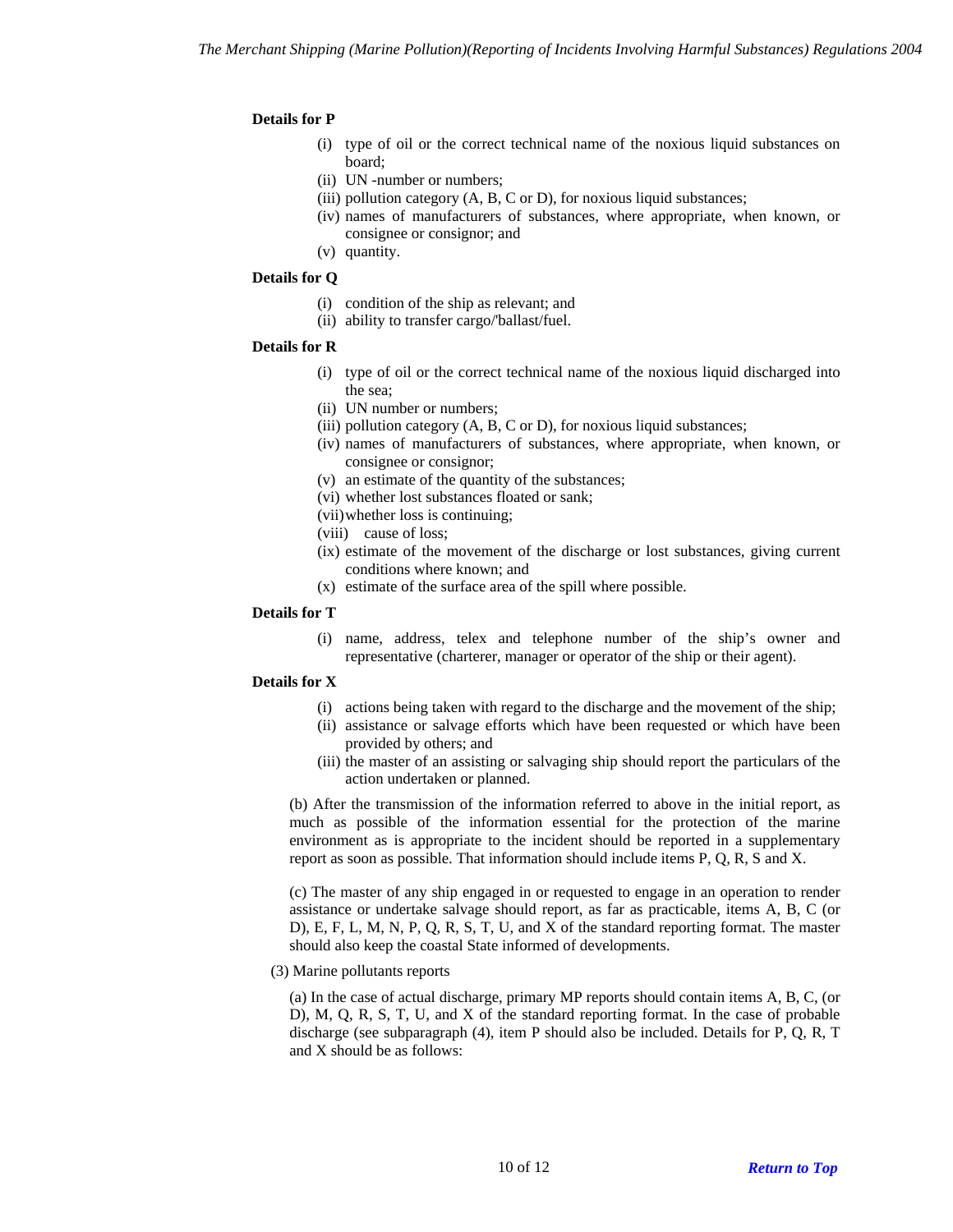## **Details for P**

- (i) correct technical name or names of goods;
- (ii) UN number or numbers;
- (iii) IMO hazard class or classes;
- (iv) names of manufacturers of goods when known, or consignee or consignor;
- (v) types of packages including identification marks. Specify whether portable tank or tank vehicle, or whether vehicle or freight container or other cargo transport unit containing packages. Include official registration marks and numbers assigned to the unit; and
- (vi) an estimate of the quantity and likely condition of the goods.

## **Details for Q**

- (i) condition of the ship as relevant; and
- (ii) ability to transfer/cargo/ballast/fuel.

## **Details for R**

- (i) correct technical name or names of goods;
- (ii) UN number or numbers;
- (iii) IMO hazard class or classes;
- (iv) name of manufacturer of goods when known, or consignee or consignor;
- (v) types of packages including identification marks. Specify whether portable tank or tank vehicle, or whether vehicle or freight container or other cargo transport unit containing packages. Include official registration marks and numbers assigned to the unit;
- (vi) an estimate of the quantity and likely condition of the goods;
- (vii) whether lost goods floated or sank;
- (viii) whether loss is continuing; and
- (ix) cause of loss.

## **Details for T**

(i) Name, address, telex and telephone number of the ship's owner and representative (charterer, manager or operator of the ship or their agent).

#### **Details for X**

- (i) action being taken with regard to the discharge and movement of the ship;
- (ii) assistance or salvage efforts which have been requested or which have been provided by others; and
- (iii) the master of an assisting or salvaging ship should report the particulars of the action undertaken or planned.

(b) After the transmission of the information referred to above in the initial report, as much as possible of the information essential for the protection of the marine environment as is appropriate to the incident should be reported. That information should include items P, Q, R, S and X.

(c) The master of any ship engaged in or requested to engage in an operation to render assistance or undertake salvage should report, as far as practicable, items A, B, C (or D), M, P, Q, R, S, T, U, and X of the standard reporting format. The master should also keep the coastal State informed of developments.

(4) Probability of discharge

(a) The probability of a discharge resulting from damage to the ship or its equipment is a reason for making a report. In judging whether there is such a probability and whether the report should be made, the following factors, among others, should be taken into account:

(i) the nature of the damage, failure or breakdown of the ship,

machinery or equipment; and

(ii) sea and wind state and also traffic density in the area at the time and place of the incident.